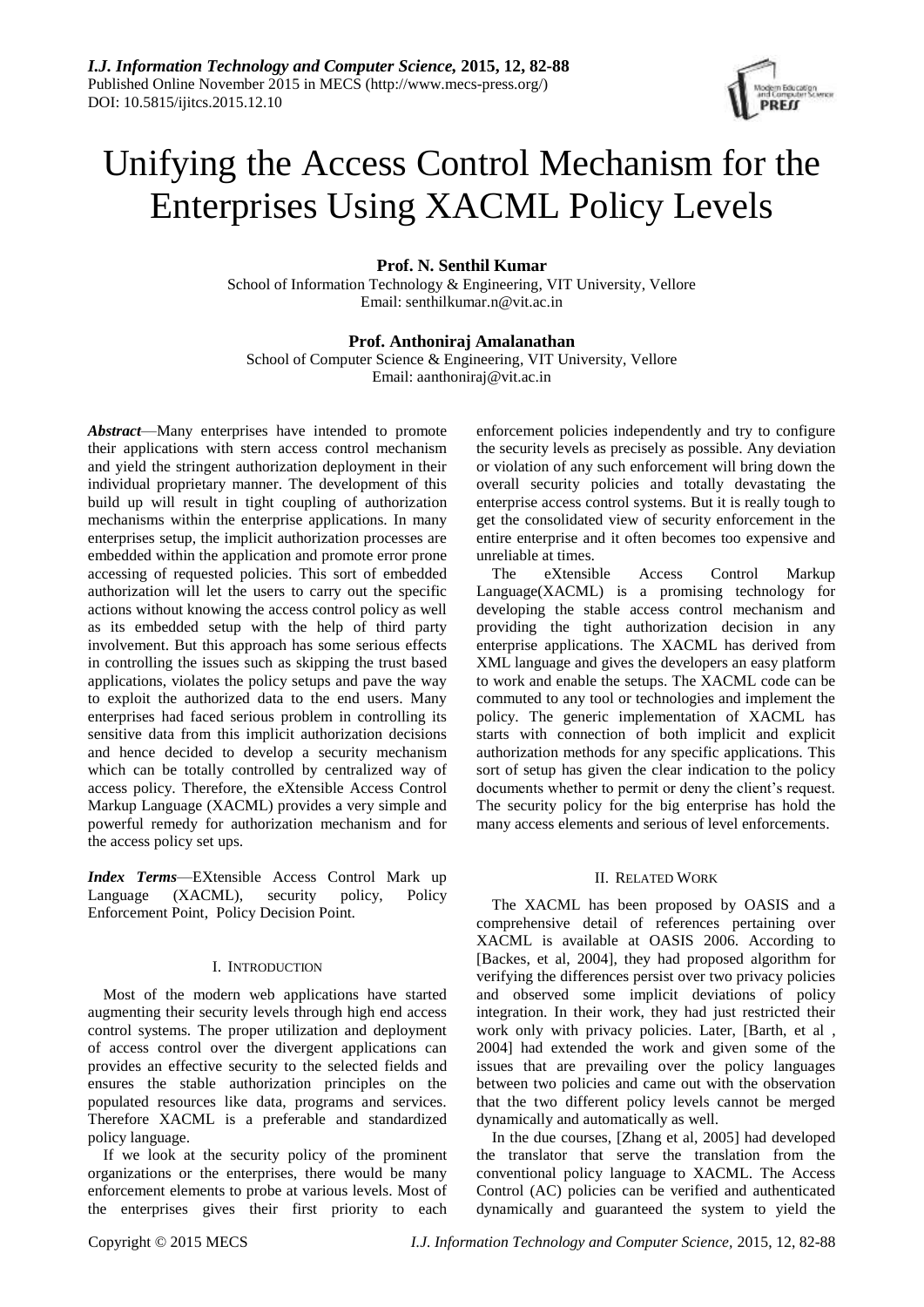required access control policies. However, they had faced some serious of problems in integrating the policies of different levels and failed to make over from the longings. In the same year, [Anderson, 2005] has created the successful service authorization mechanism for the Web Service domain and termed it as WSPL (Web Service Policy Language). It has the inherent capability of giving the solution to specifying the policy levels, verifying the policy enabled language and apply the constraints to the policy attributes.

Then, [Fisler , 2005] had implemented the tools called Margrave which takes the input and process the XACML policies which satisfies the policy levels and policy constraints. Margrave is an automated tool that performs for policy analysis and determining the change on rules on the whole policy set up. It has specifically applied for complicated access control policies and set the matrix dynamically to cross-verify the differences.

## III. XACML – OVERVIEW

XACML is a markup language and an XML based language primarily used to set the application policies, initial request and response towards the access control mechanism. The prime objective of XACML is to facilitate and offer the access rules to varied domain policies which are differed in granularities and unifying those policies into the single policy for making the access control decision in a distributed environment. The input and output of all XACML implementation follows the similar formats and on contrary, different XACML code will yield the same output on its kind. Therefore, XACML implementation gives the enterprise a stable and flexible environment wherein domain access and security level enforcement has been widely covered without any leniency and further bottlenecks. And also, XACML was originally approved by OASIS [13] and it has recommended to many commercial products like BEA Systems, Sun Microsystems, IBM etc.,

As the XACML was fully supported and recommended by OASIS, handling the policy language and access control mechanism of the application would made easier and both can well encoded in XML. In particular, the policy language determines the flow of basic access control requirements and enables the new functions, constants, data types, logics, etc to build the stringent security enforcement. Besides, the policy language takes the request or response language from the user as a query in a XML form and analyze that whether the taken action should be proceed and allowed to view the results or not. But the policy response includes the reply with the constant four actions: Permit, Deny, Indeterminate or Not Applicable. For every request, the response would be determined by the policy code to process further.

## *3.1 XACML Functionality*

In general, there are many powerful proprietary and strong application specific markup languages looming in the market to do this sort of stuff but the values has

imposed much high only in XACML prevalence. The core functionalities supported by standard XACML [5] are listed as follows:

- *Standard:* Since the XACML has been well organized and widely accepted by OASIS, there would be no need to register the system for every time and also no need to worry about the tricky issues pertaining in designing the new policy. Besides, XACML has offers easy deployment and well interoperate among other applications.
- *Generic:* A single policy set up has been widely covered to many distinguished domain applications and managing the access policy would have become easier for smooth control of security lapses. New intrusion of policies can be shunned and protected. High capability of protection would be endorsed to the applications and paves easier functioning of resource handling.
- *Distributed:* The XACML policy can be written and deployed in one environment (i.e., in any arbitrary locations) and other sub application can access the policy set up through it without any hassles. The consequence of this is that, instead of managing the one monolithic access policy, many users or groups will monitor the policies at appropriate intervals and the XACML has the capability to merge the results to remove any anomalies or hangovers.
- *Powerful:* Since there are many base languages to guard the policy extensions, XACML has the unique standard in yielding the strong and reliable policy set ups. Besides, XACML can be extended its capability to SAML and LDAP servers where the access mechanism of the resource would be quite high and protected.
- **Rich set of Standard data-types:** XACML has a very large set of built-in data-types as well as option of adding new data types. It paves ways to support not only the primitive data-types from XML, such as *String*, *Boolean, time,* etc. but also some distinctive data-types, such as *rfc822Name, x500Name, yearMonthDuration,* etc..

## IV. THE XACML IMPLEMENTATION

The basic operation on any application is that user likes to take some action on the available resources. To access the resource, a request has to be to sent but mostly it was well protected by the enterprise application. The Policy Enforcement Policy (PEP) is main setup which holds all the protected resources and maintains the list of protected resources with respective policy identifications [10]. Basically, the PEP can take the request on the specific parameters like requesters attributes, the question for the resources, the action to be taken over the resources and other relevant details lingering to the user request over the resources. Then the PEP will pass these request parameter to the next end which is called Policy Decision Point(PDP) which will takes these request and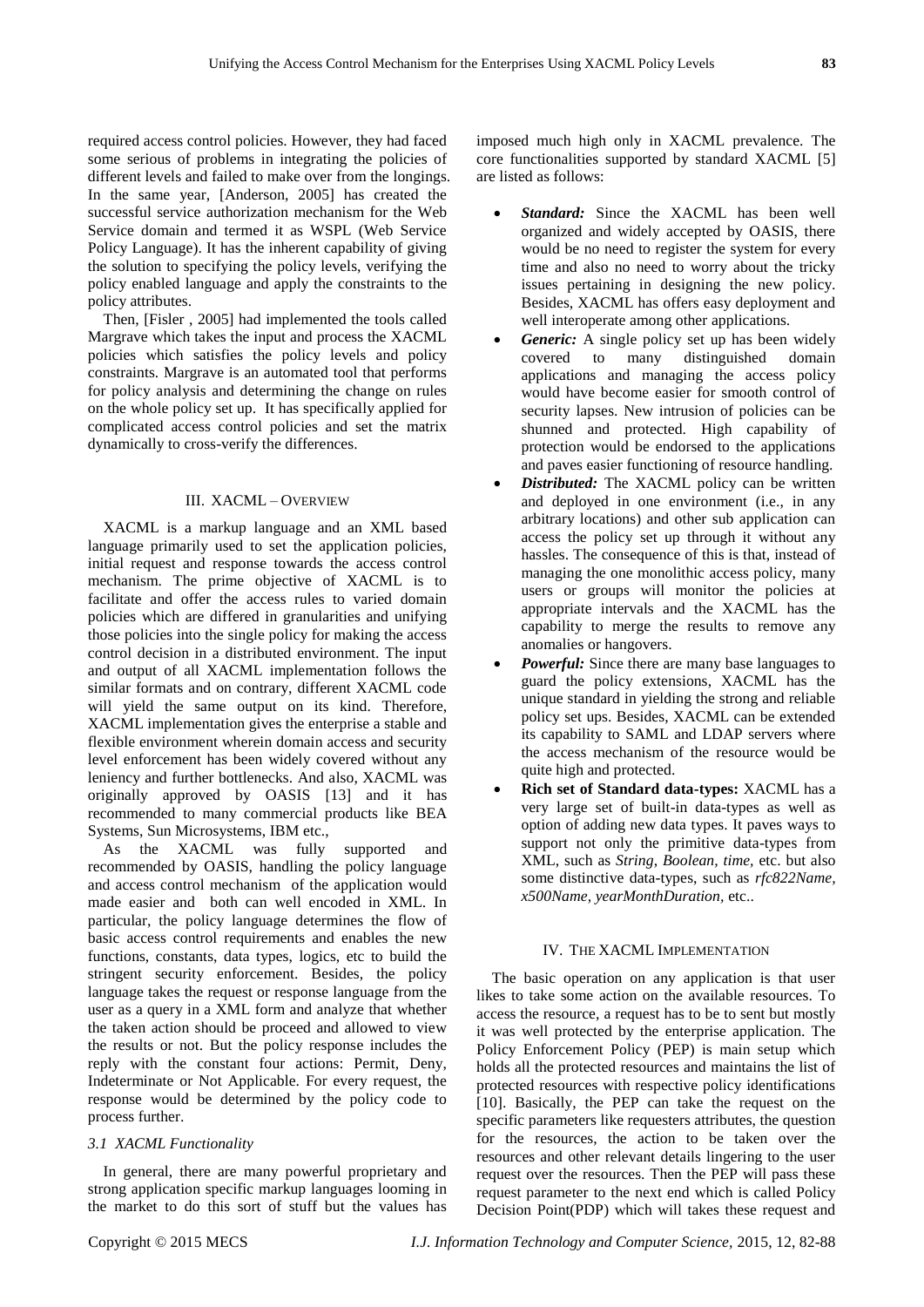analyze the PEP request parameters with specific policy decisions that whether the request which has been sought for the resource will be granted to access or not. There are two possible options that both PEP and PDP can be made available within the single application or spread over many servers. Apart from yielding the basic request or response methods, the XACML can be used for other policy decision like evaluating the policy setups and other policies pertaining against the resources.

The XACML defines four layers [2] [16] to access policy control:

- The Policy Administration Point (PAP) defines the security policies of the application and loadsthe policies in the LDAP server.
- The Policy Enforcement Point (PEP) evaluates the access control by choosing the requests and enforcing authorization decisions.
- Policy Information Point (PIP) supplies the details of the policies such as the source of attribute values, orthe data required for policy evaluation.
- The Policy Decision Point (PDP) evaluates the policy andsupply ansuitable authorization decision.



Fig. 1. The XACML Framework for Controlling the Application Level policies

## *4.1 The Abstract XACML Components*

As mentioned earlier, the XACML syntax has the follow up of XML format. The XACML evaluation policies and its abstraction have been written purely based on XML well formed syntax. Basically, the XACML has three core policy components: PolicySet, Policy and Rule. The PolicySet is the base and root of all other XACML policies [7].

- *PolicySet:* A PolicySet is comprised of policy id, target elements, sequence of other PolicySets.
- *Policy:* A Policy is entailed with sequence of Rules, the target, and the policy combining algorithm id.
- **Rule:** A Rule is consists of a Target, a Condition and its access (i.e., either permit or deny).

The target in the XACML components [1][4] means that in which category, the policy has been widely applicable and indicated. In order to fetch that detail, it has the option of AnyOf conjunction and AllOf disjunction to Match the components. Each match in that classification takes only one specific category to be satisfied with the request. The typical categories of XACML parameters are subject category (e.g. users, systems, workstations), action category (e.g. read, update, delete, write), resource category (e.g. database, server, LDAP) and the environment category ( SAML, J2SE, CORBA). A condition in the XACML policy is a set of propositional logic that restructures the rules. Based on the conditional value, a request can be directed into the any of the access request such as subject, action, resource and environment categories. A request can even have extra details like holding the external states (i.e, current time, temperature, etc).

## *4.2 XACML Evaluation Criteria*

The successful evaluation of the XACML policy can be determined through the iterative process until the Match reached its true value and thereafter the based on the Match part, the component which the user has intended to access for will be granted to view. Hence, the criteria for evaluating the access policies of any application can be absolutely rely on the Condition and its Match. The Condition criterion is a set of propositional logic where each formula is determined on Boolean values either true or false or sometimes indeterminate. If the value of the Match is indeterminate, then there is an error during the flow of policy access and any more decision can't be reached during that time. An exception in XACML condition [6] is that the empty condition is treated as true always. The Rule which is underlying the condition means that, the result of any decision is applicable, not applicable or indeterminate. The policy and policyset in the XACML are evaluated by the combining algorithm which directs the access control to make correct decisions.

## *4.3 The Three – Valued Logic in XACML*

In the XACML evaluation process [12] [17], there has been three-valued logic to determine policy decisions [8]. Therefore it defines the three-valued logic as  $L_3 = (V_3, V_3)$ ≤)where the  $V_3$  is the set ( T, N, I) and N≤I≤T. For every subset  $S$  of  $V_3$ , there would be the greatest lower bound and least upper bound at S.

The evaluation criteria of XACML components to values in V3 arelisted in the following table 1.

Table 1. XACML Components evaluation criteria

| V3 | Match & Target<br>Value | <b>Condition Value</b> | Rule $\&$<br><b>Policy</b> |
|----|-------------------------|------------------------|----------------------------|
|    | Match                   | True                   | Apply                      |
|    | Not Match               | False                  | Not Apply                  |
|    | Indeterminate           | Indeterminate          | Cant Say                   |

## **Match Evaluation**

The criteria for evaluating the access policies [9] of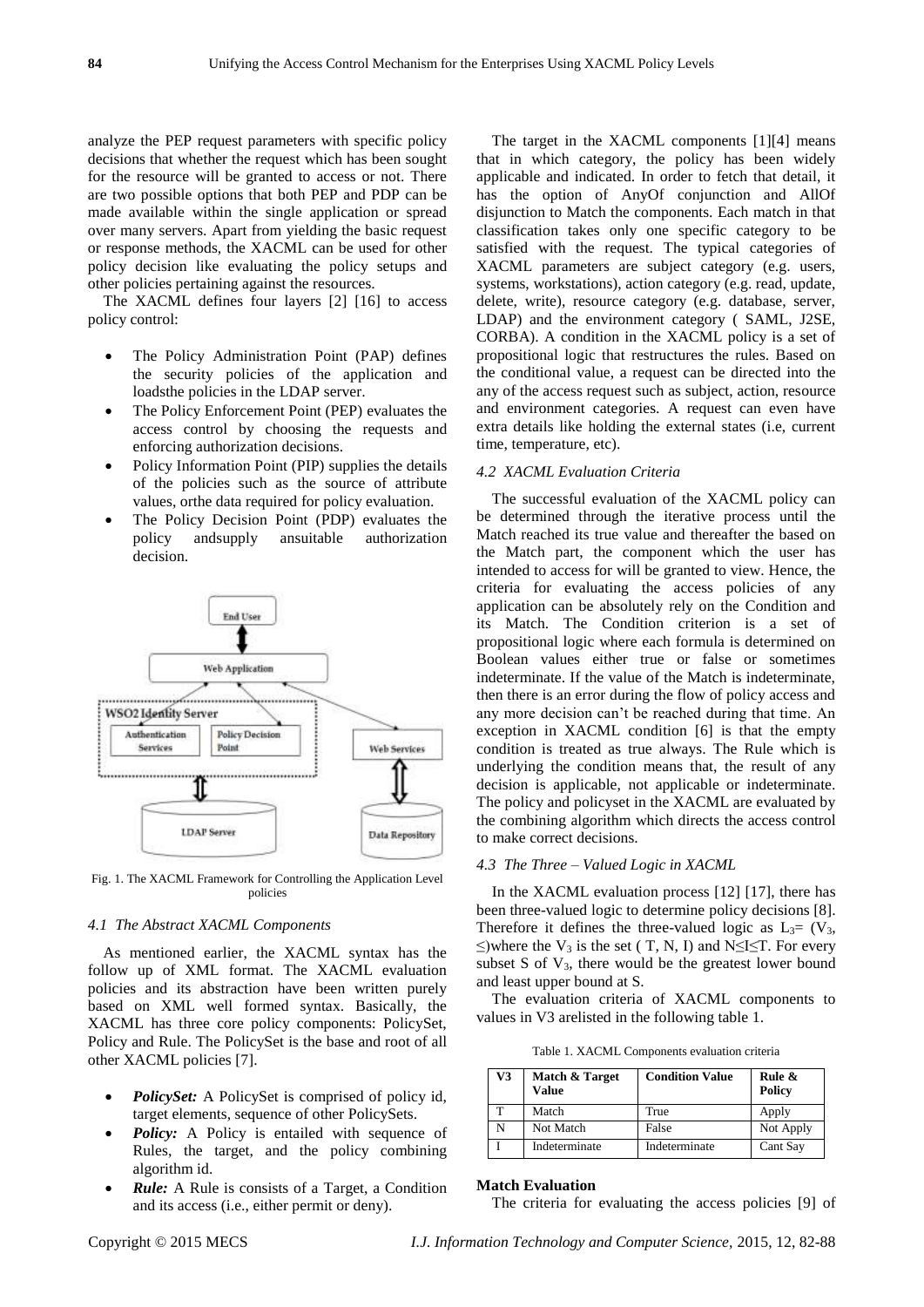any chosen application can be absolutely depend on the Match value. Hence, a Match element M is an attribute value that takes the request and fulfills its condition.

The evaluation step of the Match element is as follows:



## **Target Evaluation**

Let M be a Match and Q be a Request, the option for the components [9] [11] such as AllOf, AnyOf, Target takes the due operation in quenching the policy conditions.

• Let A be the AllOf and it can be denoted as  $A =$ M1 ^ M2 ^ M3 ^ ... ... ^ Mn . It can be mathematically represented as:

$$
[A](Q) = [Mi](Q) \qquad Eq \qquad (1)
$$

• Let E be the AnyOf and it can be denoted as  $E =$ A1 V A2 V A3  $\dots$  V Am  $\dots$  The mathematical formula for computing it is as:

$$
[E](Q) = [Ai](Q) \qquad Eq \qquad (2)
$$

• Let T be the Target evaluation and it have the  $T =$ K1  $\wedge$  K2  $\wedge$  K3  $\wedge$   $\ldots$   $\wedge$  Kn and the evaluation of it as:

$$
[T](Q) = [Ki](Q) \qquad Eq \tag{3}
$$

### **Condition Evaluation**

The Condition evaluation is the critical part of XACML component [13] and it gives the direction of access policy set ups. The conditional evaluation function takes the arbitrary function eval to evaluate the condition based on the request Q. The evaluation of Condition is defined as follows:

$$
[C](Q) = eval(C, Q) \qquad Eq \qquad (4)
$$

## **Rule Evaluation**

Let  $R = (*, T, C)$  be a Rule and Q be a Request. Then, the evaluation of Rule isdetermined as follows [9] [13]:

$$
[R](Q) = \sigma([T](Q) \to [C](Q), *)
$$
 Eq (5)

# **Policy Evaluation**

The standard evaluation of Policy element is as follows:

Table 2. XACML policy matching

| <b>Target Value</b> | <b>Rule Value</b>                        |
|---------------------|------------------------------------------|
| Match               | At least one Rule value is applicable.   |
| Match               | All Rule values are not applicable       |
| Match               | At least one Rule value is indeterminate |
| Not Match           | Don't Care                               |
| Indeterminate       | Don't' Care                              |

#### V. XACML PROFILES

XACML has provided various types of profiles like SAML Integration, LDAP, Digital Signature, Hierarchical Resource, Privacy, Role Based Access Control etc for exploiting access control policies in diverse applications. From those profiles, the hierarchical resource profile and resource based access control profile are widely applicable in many applications and has been extensively deployed in many organizations.

## *5.1 Hierarchical Resource Profile*

The hierarchical resource profile is used to organize the resources in a tree based manner. Like XML, the hierarchical resource profile has the root to hold the control over all other elements or components. It can follow either tree based hierarchy where the single node takes the control or forest hierarchy where there would be multiple roots but no way interlinked with one another for form a circle. Every node in the tree or forest is treated as independent resources.

The core functionality of this profile is to control the access permission of multiple resources by enacting the single policy and getting the response of all other resources by holding the single request. The root node preserves the details of policy sets and the rules to be followed for other conditions. In this hierarchical resource policy, there would be no exploitation of rule or cross-over and enables the uniform set up throughout the application. To express the policies in the hierarchical resource, the utmost importance has to be given for discriminating which is the parent node and its appropriate child nodes. This discrimination should be made while making the hierarchy.

Besides, for representing access control policies in the hierarchical resources, the XACML supports four primary parameters:

- *Document id:* Identifies the resources and its associated policy.
- *Resource Parent:* Set the resource as parent to all other resources in that hierarchy.
- *Resource Ancestor:* Select the resources which are eligible for being the child resources of that structure.
- *Resource Ancestor or Self:* Identify any resource (mostly the requested resource) or its child resources in a hierarchical structure.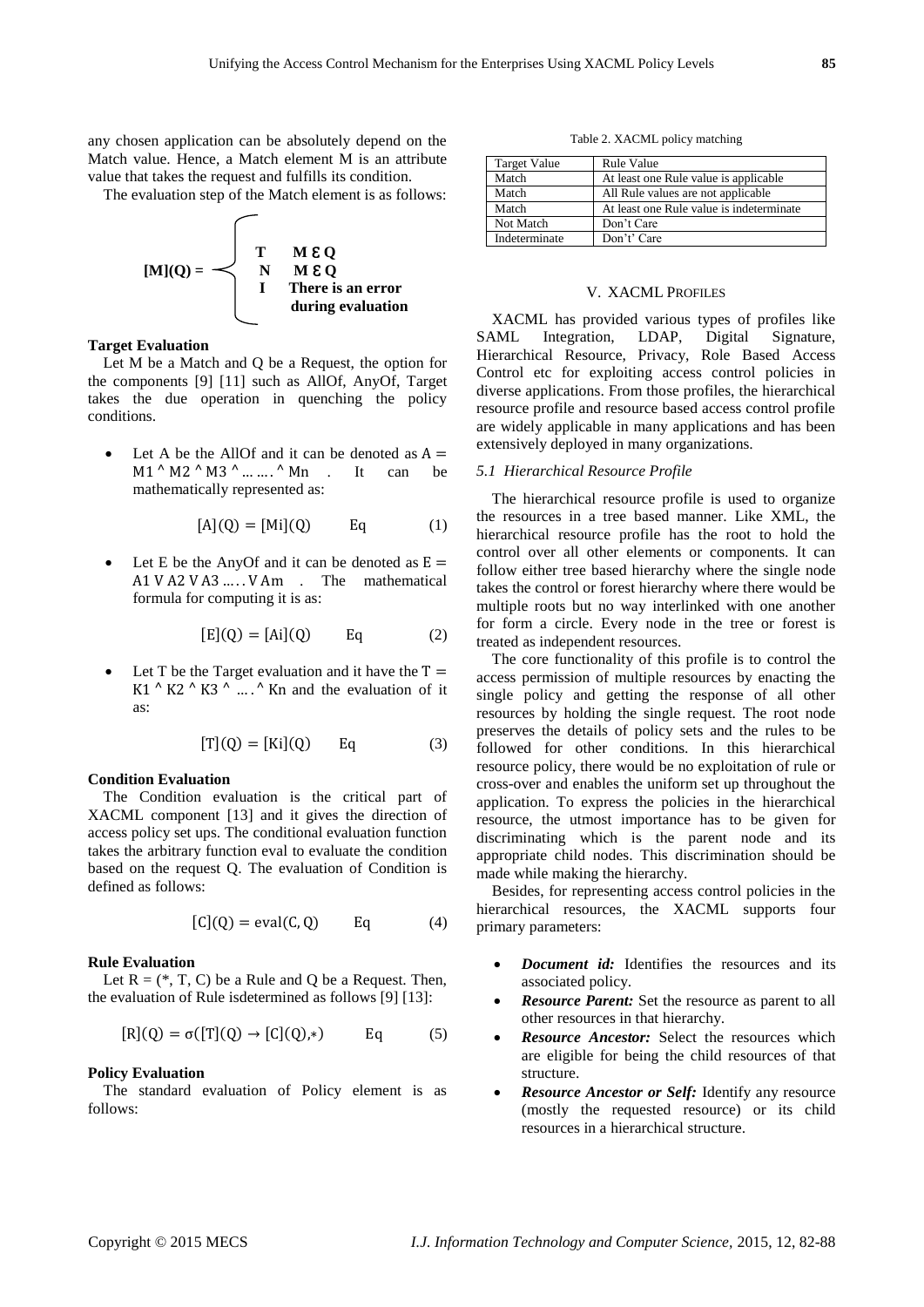## *5.2 Role Based Access Control (RBAC)*

The Role Based Access Control (RBAC) in XACML provides the clear path to assign the policies to a specific node or to the multiple nodes which has distinct roles. It has also offered the certain permissions to those roles and gives the specific privileges on the resources. Unlike hierarchical resource profile, we can set multiple policies to different resources and there is no single point request to get the response from all other resources.

The standard role based access control has contained the basic five elements and all of these are following XACML format:

- Users: Denotes an individual who access the resources and act as a subject in the XACML.
- Roles: Expresses as parameters to the subjects.
- Objects: The objects are same as resources in which the access controls are embedded.
- Operations: Sets the types of operations which are going to take place on the resources.
- Permissions: Gives the access rights and privileges on roles.

## VI. THREATS AND POSSIBLE INCLUSIONS TO XACML

Although XACML has been named as the popular access control mechanism in the real world entities, it still have the deficiency of holding the privacy of the chosen applicationdomains such as authenticating the user's credentials, failed in verifying the attributes for access requests, low level category in maintaining the integrity of access policies, not supporting new techniques ensued in the given policies. Therefore, extension of XACML [6] [11] has to be improved and must able to incorporated to new intrusion of techniques. It must support some of the open source web application servers like Fedora Server8, JBoss, Application Server7, etc.

In most of the critical cases, if there were no proper authentication ensured to the application, only by some assumption, the requester can give some information which seems correct in their perspective and increases the chance of potential threat which often called as Identify Theft in the software design architecture. The identity thefts are like a malicious users issues the possible value to the access request and make the request error and track the root of the error, impersonation attack where the user act on behalf of the authorized users, etc. Therefore, without proper authentication systems, verifying the users request through authorization policies are absolute waste.

In many ways, there would have been high chance of getting the confidential data of the authorized user and later used for creating a faked profile for some attack (i.e. profile harvesting). But as of now, the security and authentication mechanism has been steeply developed and installed at various end points for keep the authorization process simple and effective. The XACML

has also been a supporting factor of these measures and enables quick access to the configured systems.

## *6.1 Advantages of XACML*

The XACML has wide range of scope and vibrant impact on many cases of policy incursion. It has given the enterprise a solidarity on policy making and solving the impeding process for long run. The following are the major advantages of using XACML:

- Through one standard access can monitor and manage many policy languages of various organizations/enterprises.
- Enterprise Administrators can save time and money due to the fact that they need not rewrite the policy level for different languages.
- Besides, the developers need not develop the new policies to the demand because they can reuse the existing standard policy languages.

#### *6.2 Case Scenarios for Policy Integration*

The policy integration has been paving way for wide range of application coordination to Web Services, Grid Systems, and Integration Services etc. To substantiate this process, we have taken two case scenarios to make it so easy to understand. They are (i) Enabling user access control policies in collaborative storage system and (ii) Enterprise Information Management.

# *6.2.1 Scenario 1: Storage System for Enabling User Defined Control Policies*

This is just a simple  $Peer - to - Peer$  System that gives room for participating node to share the storage network and safe guard the content that has been shared between the participating peers by absolute replication of data mechanism. To make it so clear, let's take an arguments:

A data warehouse D1 want to protect and preserve its content by replicating it to many other data warehouse centers [D2, D3… Dn]. In this case, lets assume, data warehouse D2 and D3 are preparing to share the resources to the participating nodes from the storage network since they have been requesting for resources. But D2 and D3 are replicas of D1 and now the policy of these two data warehouse should be known and made global. Hence, the specification of policies according to XACML is given detailed like " Deny Override", " Permit Override", " Block Update", " Grant Privileges", etc. Hence, the global policy language define the overall policy range of the system and it further leads to absolute storage system.

## *6.2.2 Scenario 2: Enterprise Content Processing*

Let us consider a situation where a company has decided to offshore the accounting services to different companies located in other counties. These servicing companies can fetch the much needed data from the Internet Data Service Providers and share among themselves for further manipulation and calculation of accounting. The examples of such providers are Amazon S3, iDisk, etc. In order to make the transactional process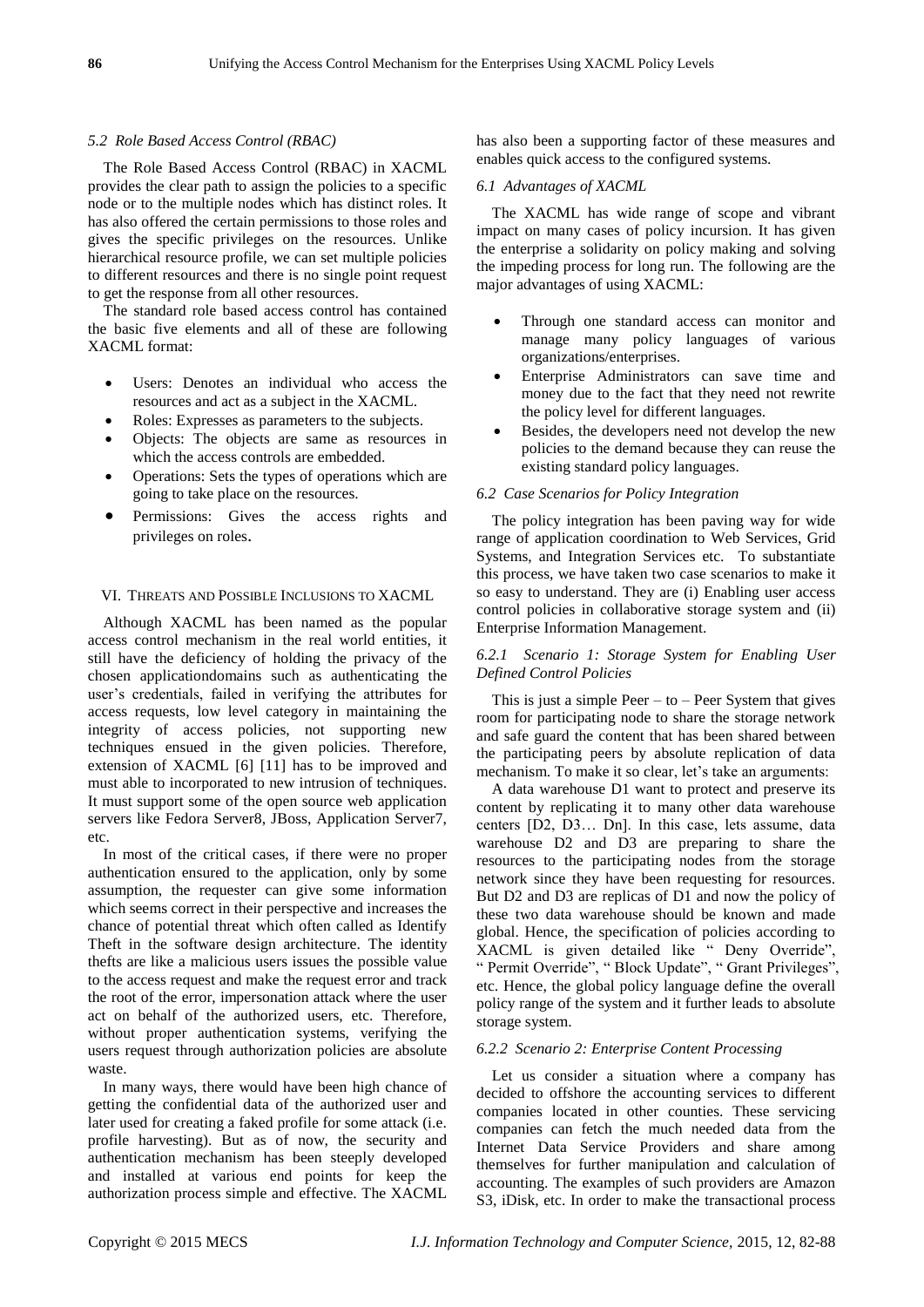easier and interoperate with flexibility, we need not only set the authorization process for the chosen clients but also fix the access control policy of the company as well.

The company has to define the XACML policy range and level of each stakeholder that counter apart and propose the governing model of the whole execution. This brings the proximity between the elapsed closeness and bridge the nearness for the whole transaction that happens for the accounting process. So the enterprise must ready for setting the access control mechanism for policy language and define in the proper range of declarations.

#### VII. THE OPEN SOURCE IMPLEMENTATIONS

There are many existing implementation for enacting the right policy decisions to the enterprises and some of the implementation are open source as well as closed sources(i.e., proprietary). Among all the implementations, very few have quenching the requirements and met the standards of the large enterprises or applications.

Some of the open source XACML implementations are JBossPicketBox, SICSACML, GOSAC, XACML Light10, XACML Enterprise 11, Authorization API13 and Sun XACML [3]. Each implementation mentioned above have offered only certain features like consolidated data types to its application, specialized algorithms, well supported functions, indexing methods, attribute finder and other extended features.

If we closely looked at the organization decision point of view, the XACML access control policies have formed complex structure in many instances and each policy has been following different rules for the same. There would be always some conflicts in sharing the rules among its entire operation and lead to the major loophole for future vulnerability. To find the solutions for this hiccup, the open source implementations have satisfied the process in considerable ways and it has been treated as low level APIs [8] but very similar to standard XACML.

Hence, the Sun XACML has been chosen as the most popular choice for most of the enterprises and received large acceptance in both commercial applications and in research endeavors. Besides, the Sun XACML API supports XACML2.0 version and can parse access control policies of many applications.

## VIII. CONCLUSION

Although the utilization of XACML to the corporate users seems new and adaptations to the standards become the strange task, it has the potential to simplify the security administrations over the enterprises. It made the task of defining the enterprise policies simple and easy to monitor. It has provide the ease of use to the security administrators to define the policy with one language and set the access control of variety of application among the enterprise. Once the XACML policy code has been furnished among the systems, then it paves the easy inclusion of authentications mechanisms and offered the great deal to include the authentication code to all its potential users. By this process, it has drastically reduce the cost for implementing the separate security concerns for its applications and affordable to interoperate with multiple applications. When the interoperability in the enterprise gives the strong control, then simultaneously it will increase the user confidence over the application and entrusted networks. Thereby, the satisfactions level of the enterprise goes high and turning the users productive at all costs.

#### **REFERENCES**

- [1] Aburahma, Maha, and ReinhardStumptner. "Modeling Location Attributes Using XACML-RBAC Model." *Proceedings of the 7th International Conference on Advances in Mobile Computing and Multimedia*, 2009. 251–254.
- [2] Anderson, Anne et al. "eXtensible Access Control Markup Language (XACML) Version 1.0." *OASIS*, 2003.
- [3] Ardagna, Claudio Agostino et al. "An XACML-Based Privacy-Centered Access Control System." *Proceedings of the First ACM Workshop on Information Security Governance - WISG '09*. ACM Press, 2009.
- [4] Camenisch, Jan et al. "Credential-Based Access Control Extensions to Xacml." *W3C Workshop on Access Control Application Scenarios, Luxembourg*. Vol. 17, 2009.
- [5] Ekelhart, Andreas et al. "XML Security A Comparative Literature Review." *Journal of Systems and Software* 81.10, 2008: 1715–1724.
- [6] Giambruno, A et al. "MagicNET: XACML Authorization Policies for Mobile Agents." *Internet Technology and Secured Transactions, 2009. ICITST 2009. International Conference for*, 2009. 1–7.
- [7] Hsieh, G. et al. "Using XACML for Embedded and Fine-Grained Access Control Policy." *2009 International Conference on Availability, Reliability and Security* (2009).
- [8] Hu, V.C. et al. "Conformance Checking of Access Control Policies Specified in XACML." *31st Annual International Computer Software and Applications Conference (COMPSAC 2007)* 2 (2007).
- [9] Hummer, Waldemar et al. "An Integrated Approach for Identity and Access Management in a SOA Context." *Proceedings of the 16th ACM symposium on Access control models and technologies - SACMAT '11* (2011): 21.
- [10] Mazzoleni, Pietro et al. "XACML Policy Integration Algorithms." *ACM Transactions on Information and System Security*2008 : 1–29.
- [11] Mohan, Apurva, and Douglas M. Blough. "An Attribute-Based Authorization Policy Framework with Dynamic Conflict Resolution." *Proceedings of the 9th Symposium on Identity and Trust on the Internet - IDTRUST '10*. ACM Press, 2010. 37.
- [12] Ngo, Canh et al. "Multi-Data-Types Interval Decision Diagrams for XACML Evaluation Engine." *Privacy, Security and Trust (PST), 2013 Eleventh Annual International Conference on*, 2013. 257–266.
- [13] Sun Microsystems Inc. "XACML Implementation Programmer's Guide." *http://sunxacml.sourceforge.net/guide.html*. 2003.
- [14] Web News and Product Reviews. "XACML Access Control Markup Language." *Wilde's WWW Online Glossary*. 2003.
- [15] X. Maroñas, E. Rodríguez, J. Delgado, "An architecture